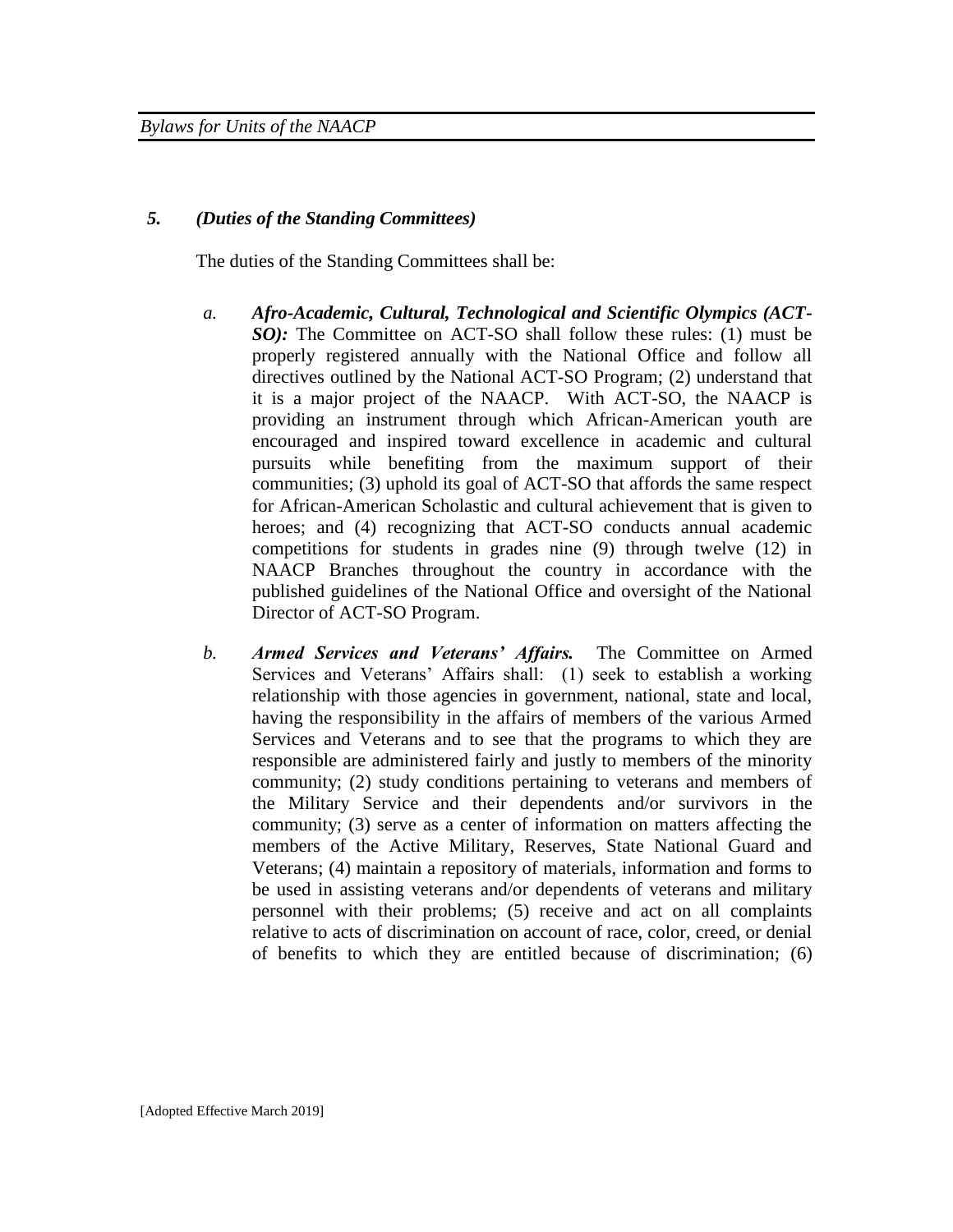prepare a quarterly report on committee activities to be submitted to the Executive Committee of the Unit and the National Director of Armed Services and Veterans Affairs.

- *c. Communications, Press and Publicity.* The Committee on Communications, Press and Publicity shall: (1) seek to promote media content consistent with fundamental NAACP goals which include the elimination of racial isolation and fear and the furtherance of multiracial and cultural understanding; (2) work to eliminate employment segregation and discrimination in those industries, [comprising the communications arts and sciences] (radio, telephone, television, motion pictures, newspapers, books, related computer communications, business, cable television); (3) seek to ensure Black minority ownership and control of print and electronic media — both hardware and software; (4) monitor local and national media, especially advertising performance; (5) provide the National Office with research and data on those local businesses engaged in communications arts and sciences; (6) seek to ensure that all people have a meaningful right to choose from and have access to a variety of high quality telecommunications goods and services at reasonable cost; (7) endeavor to secure publicity for the work of the Unit and the Association in the local press and on radio, television and other media; (8) attempt to interest persons in charge of local news media on conditions affecting minority groups; (9) seek to counteract derogatory and erroneous statements in local news media about Blacks and other minority groups; (10) be responsible for forwarding to THE CRISIS items covering Unit activities and important local affairs; and (11) act as far as possible as an agency for the promotion and sale of THE CRISIS. No publicity shall be released without first being approved by the President of the Unit.
- *d. Community Coordination.* The Committee on Community Coordination shall enlist the support of other community organizations on issues affecting the interests of African Americans and other communities of color.
- *e. Criminal Justice.* The Committee on Criminal Justice shall: (1) seek to eliminate harsh and unfair sentencing practices that are responsible for mass incarceration and racial disparities in the prison system, (2) support and seek to increase trust and public safety by advancing effective law enforcement practices, (3) fight for the restoration of the voting rights of formerly incarcerated people and the removal of barriers to employment, (4) elevate the voices of crime victim survivors in order to identify and advance systemic breakdowns existing in the criminal justice system that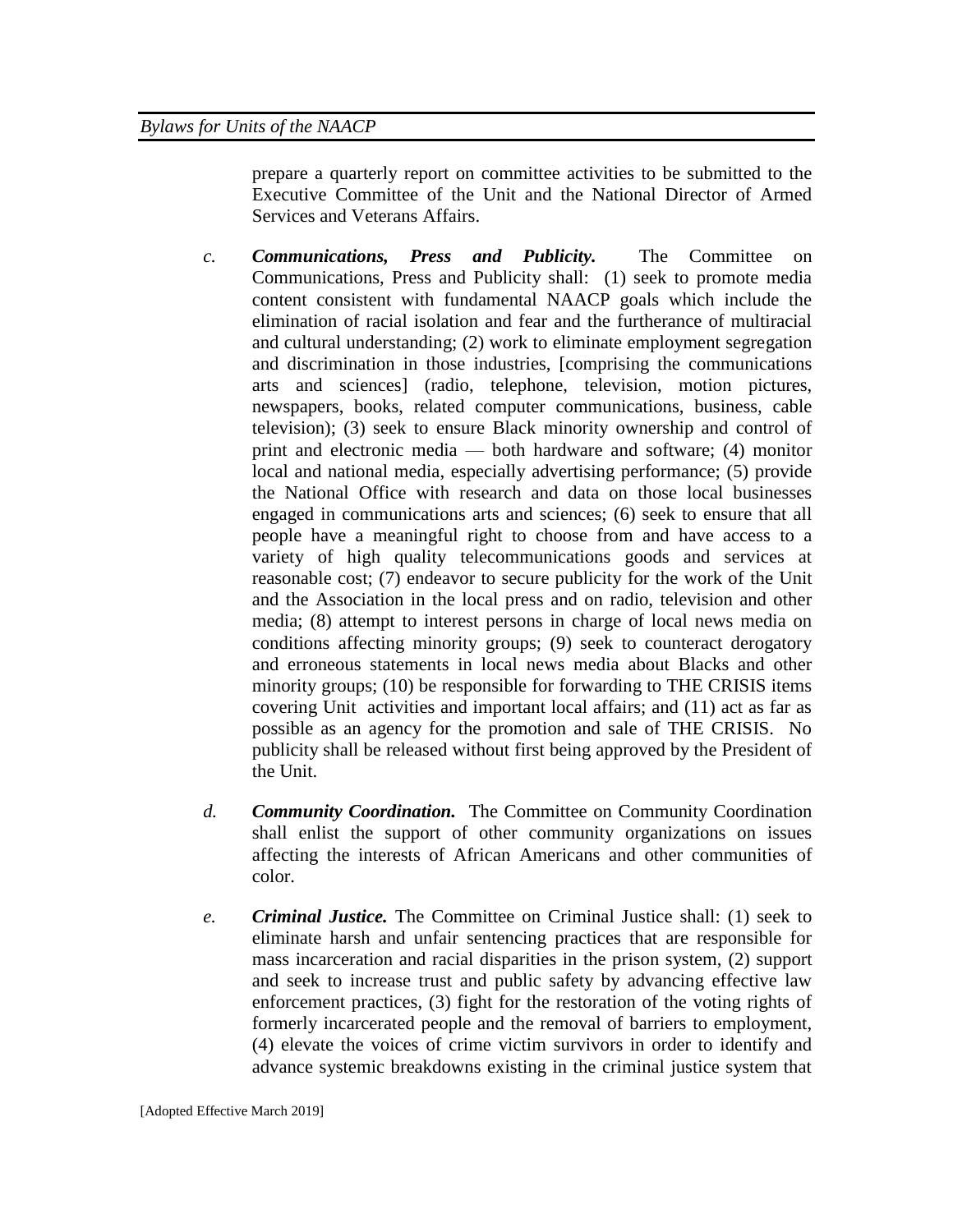perpetuate crime, (5) resolve to end the war on drugs for its disproportionate collateral consequences harm communities of color, (6) seek the institution and availability of alternatives to incarceration including education, employment, and mental health services, (7) eliminate zero tolerance policies implemented in our schools which are keeping kids out of the classroom and putting them on a path from the schoolhouse to the jailhouse, (8) investigate programs implemented in our local law enforcement agencies which derail from their main purpose of safety and order to conduct the work of federal agencies for which they do not have the capacity, and (9) seek budget modifications in states where incarceration receives more funding than education.

- *f. Economic Development.* The Committee on Economic Development shall implement local efforts and support national programs to preserve and expand economic empowerment among African-Americans and other communities of color by: (1) researching and establishing relationships with private and public entities; (2) supporting the work of the National Office in monitoring the progress and activity of private and public entities designated by national programs; and (3) implementing local efforts to promote the growth of business ownership; (4) increasing employment and job creation; and (5) encouraging business development and home ownership.
- *g. Education.* The Committee on Education shall: (1) seek to eliminate segregation and other discriminatory practices in public education; (2) study local educational conditions affecting minority groups; (3) investigate the public school system and school zoning; (4) familiarize itself with textbook material there from which is racially derogatory; (5) seek to stimulate school attendance; (6) keep informed of school conditions and strive to correct abuses where found; (7) investigate the effects of standardized and high stakes testing practices; (8) teacher certification; (9) promote parental involvement in education; and (10) aim to be a center of popular education on the race question and on the work of the Association.
- *h. Environmental and Climate Justice.*The Environmental and Climate Justice Committee shall: (1) seek to address environmental inequities at the local level and advocate for civil rights issues (2) develop a comprehensive and holistic agenda to reduce pollution (3) advance energy efficiency and clean energy (4) build disaster resilient infrastructure policies and practices.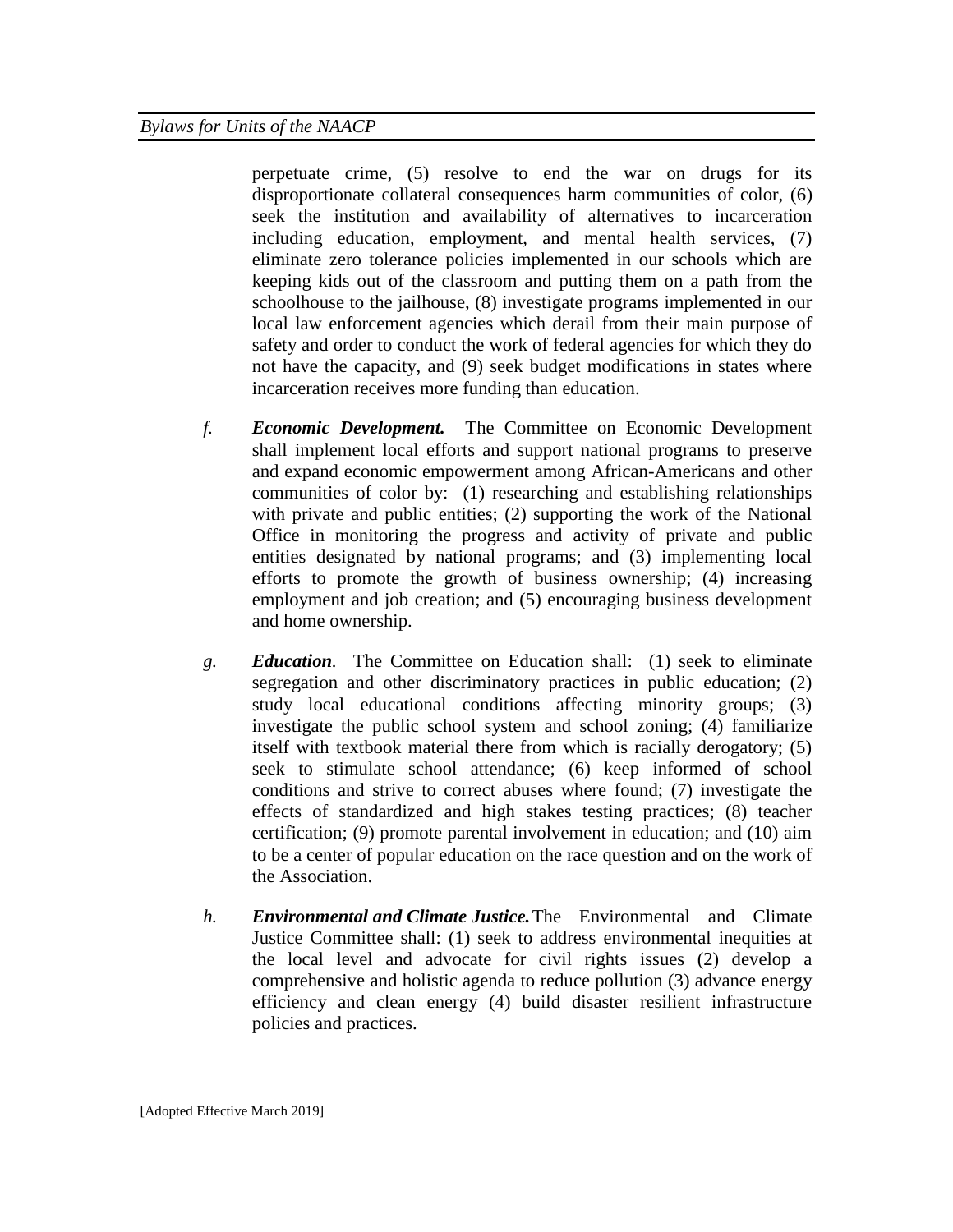- *i. Finance.* The Finance Committee shall consist of the President, Treasurer, and at least one other member. It shall study the financial needs of the Unit and shall be responsible for drafting an adequate annual budget.
- *i. Freedom Fund.* The Freedom Fund Committee shall plan and conduct fund-raising activities, entertainment and other projects, for local and national purposes within the scope of the Association's program. It shall work closely with the Finance Committee.
- *j. Health.* The Health Committee shall: (1) work to promote, protect and maintain the health of African Americans; (2) assess the health needs of the community; (3) advocate for equal access to health education, care, treatment and research for all Americans; (4) sponsor health-related activities such as health forums, fairs and workshops highlighting issues of importance to people of color; and (5) support health initiatives of the Association.
- *k. Housing.* The Committee on Housing shall: (1) study housing conditions in the local community; (2) receive and seek to address complaints of discrimination; (3) oppose all restrictive practices whether public or private; and (4) disseminate information and render such other assistance which may eliminate discrimination in housing.
- *l. Labor and Industry.* The Labor and Industry Committee shall seek ways to improve the economic status of minority groups by: (1) working to eliminate discriminatory employment practices in industry and government, wage differentials based on race, unequal opportunities for training, promotion and unfair dismissals; (2) encouraging greater participation in the trade union movement; (3) working to end discriminatory practices in labor unions; (4) securing the enactment of state and federal fair employment practices legislation; and (5) working for improved opportunities in vocational and apprenticeship training.
- *m. Legal Redress.* The Legal Redress Committee shall: (1) investigate all cases reported to it; (2) supervise all litigation in which the Unit is interested; and (3) keep the National Office and the Branch informed on the progress of every case. It shall not give general legal advice.
- *n. Membership and Life Membership.* The Membership Committee shall: (1) work throughout the year to maintain and increase the membership of the Association; (2) be responsible for planning and organizing the annual membership campaign; (3) be responsible on a continuous basis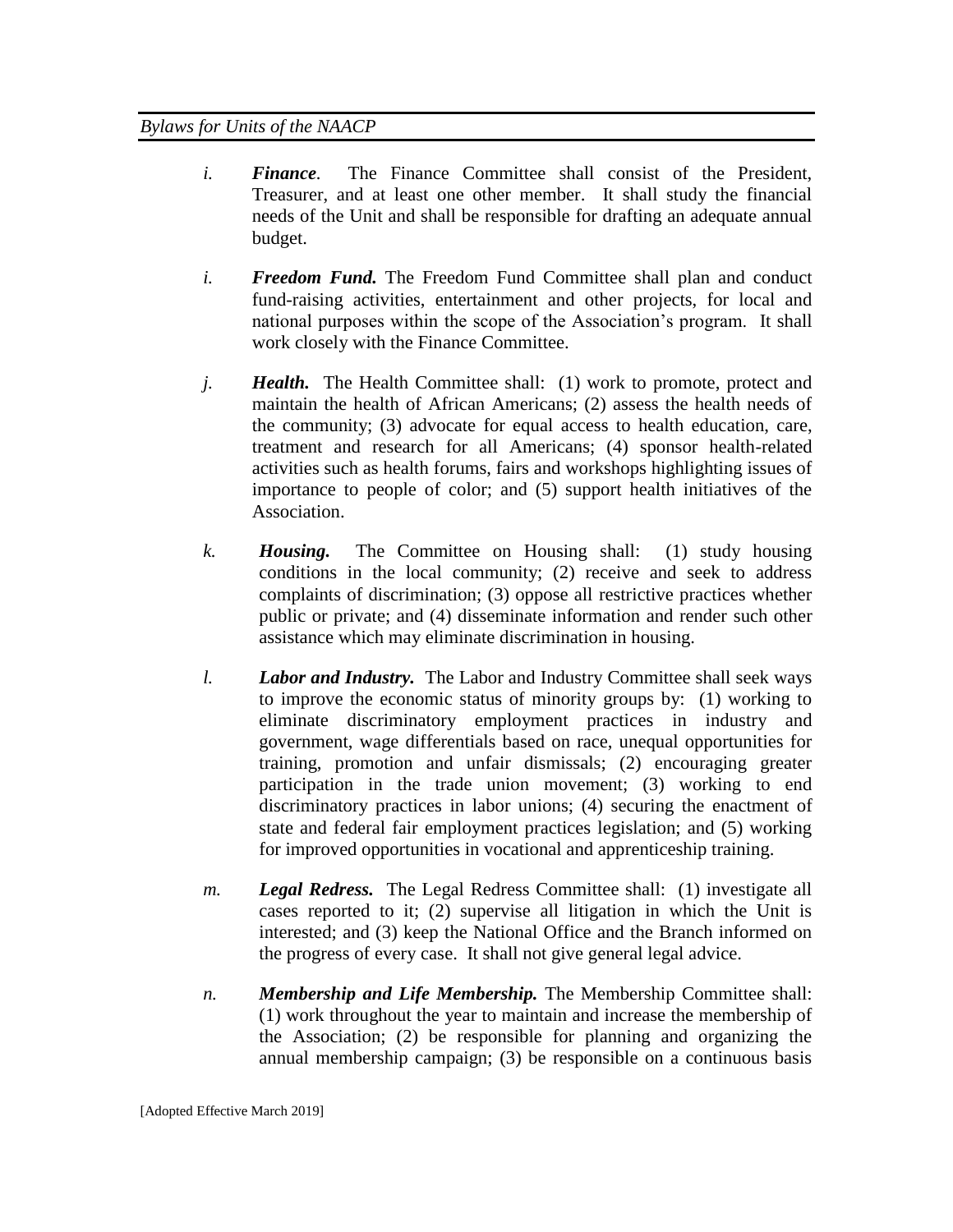for soliciting new members and for securing renewals; and (4) initiate all possible means to obtain Life Members and sponsor a continuing program towards this end.

- *o. Political Action.* The Political Action Committee shall: (1) seek to increase registration and voting; (2) work for the enactment of municipal, state and federal legislation designed to improve the educational, political and economic status of minority groups; (3) seek the repeal of racially discriminatory legislation; (4) work to improve the administration of justice; (5) work to secure equal enforcement of the law; and (6) keep the National Office and the Unit informed of all proposed legislation which affects minority groups. The Committee shall be nonpartisan and shall not endorse candidates for public office.
- *p. Prison Branch.* The Prison Branch Support Committee shall support the work of the Prison Branch in accordance with Article VIII, Section 6 (1- 11) by (1) working closely and directly with the members of their respective Prison Branch and the Regional Prison Coordinator; (2) maintain contacts with, and report regularly to the Regional Coordinators; (3) build, cultivate and maintain positive relationships between prison officials, Prison Branch members and members within the local Branch; and (4) solicit community organizations and business to establish a volunteer bank (teachers, writers, poets, businessmen, ministers, lawyers, policemen, judges, government officials, politicians and media personnel) to assist the Prison Branch in carrying out its programs.
- *q. Religious Affairs.* The Religious Affairs Committee shall include ministerial and lay religious leaders who are members of the Unit. It shall: (1) promote an educational program designed to give moral and ethical interpretation to the civil rights struggle; (2) interpret the work of the Association to organized religious groups of all faiths; (3) enlist the support of such organized religious groups for membership, fundraising, and the struggle for equality and full civil rights; and (4) provide resource assistance for religious education and social action activities, associated with the improvement of race relations.
- *r. Young Adult.* The Committee on Young Adult shall consist of Branch members twenty-one  $(21)$  – forty  $(40)$  years of age. It shall be the function of the Committee to: (1) support all branch activities;  $(2)$ stimulate interest through advocacy training and solicit membership of twenty-one  $(21)$  – forty  $(40)$  years of age;  $(3)$  create a mentorship program (Branch to Young Adults and Young Adults to Youth Units) to serve as a support bridge from Youth and College to Branch